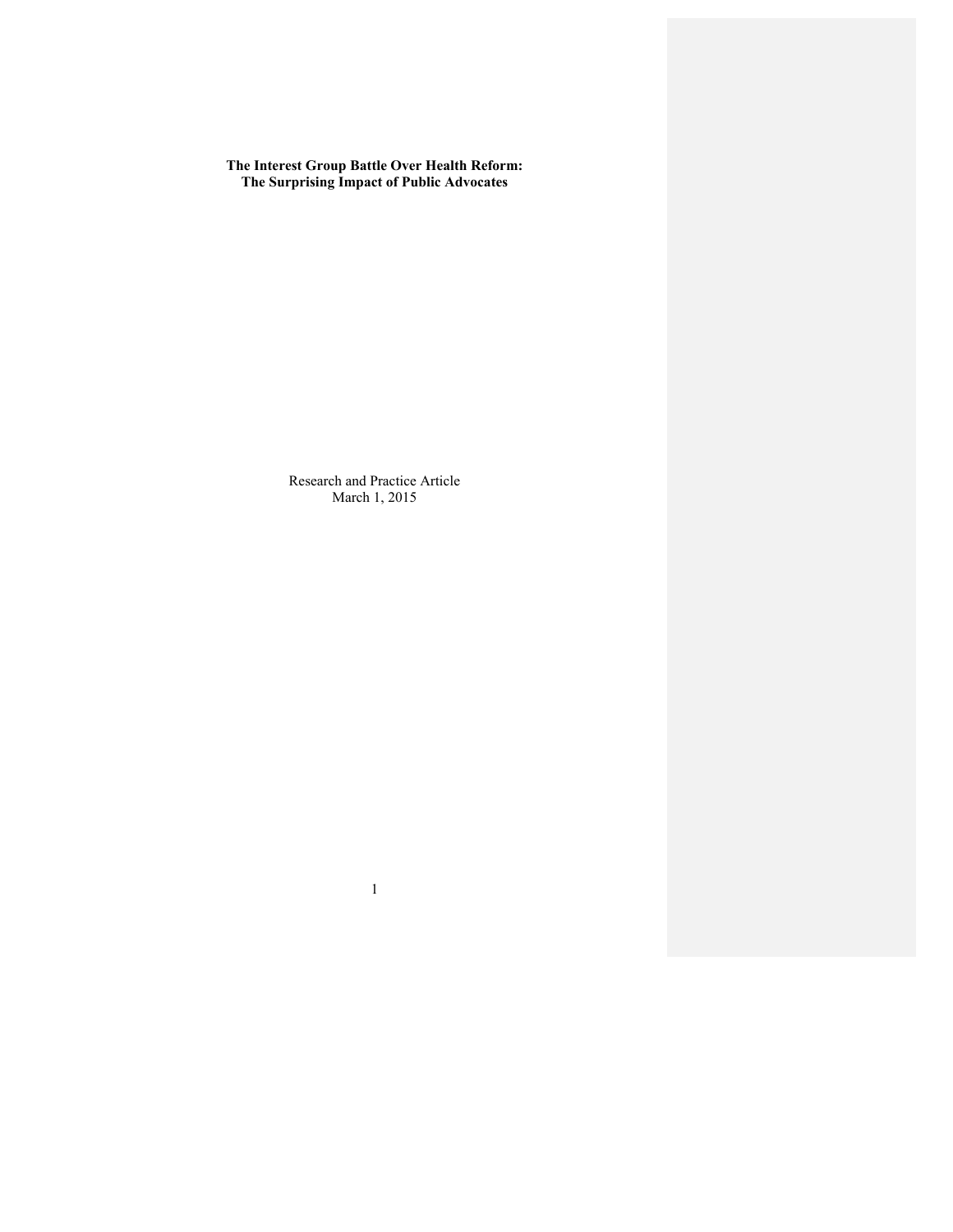#### ABSTRACT

Objectives: We examined the decisions of the 50 US states with regard to the option of expanding Medicaid along with a number of potential influences on each state's choice.

Methods: We developed a measure of relative state progress toward Medicaid reform adoption and used ordinal logistic regression to analyze the effect of each state's economic circumstances, established policy frameworks, partisan control of state government, and lobbyists for businesses, medical professionals, unions, and public interest organizations on Medicaid reform adoption.

Results: The 9,201 lobbyists working on health reform in state Capitols exerted a strong and significant impact. Controlling for confounding factors (including partisanship and existing policy frameworks), we find that business and professional lobbyists exerted a negative effect on state Medicaid implementation and, unexpectedly, public interest advocates and health union lobbyists exerted a positive statistical effect.

Conclusions: Four million adults lack coverage because they live in the 22 states that refused to expand Medicaid. Although political party and lobbyists for private interests present significant barriers in these states, legislative lobbying on behalf of the uninsured appears likely to be effective.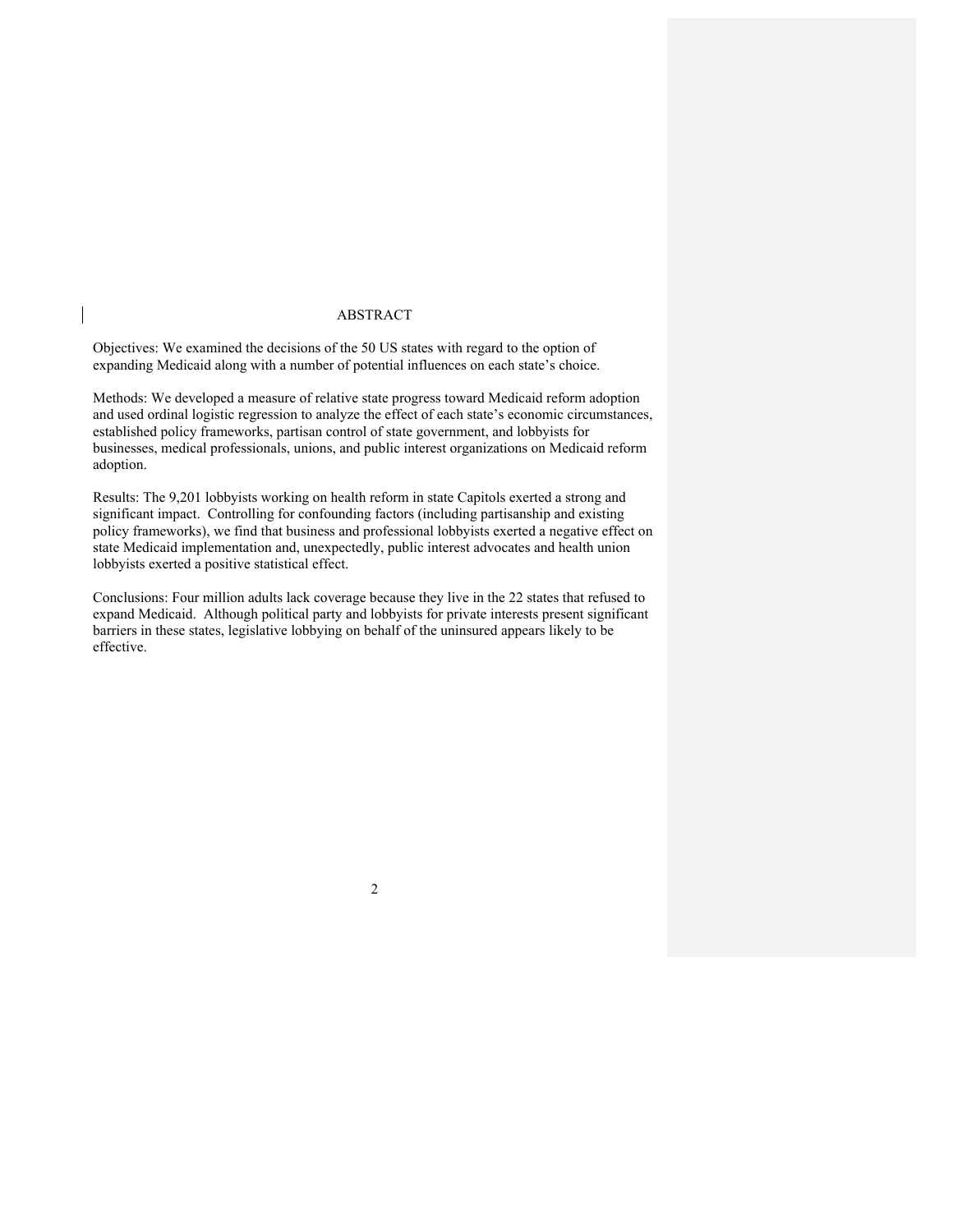The Patient Protection and Affordable Care Act (ACA) aims to expand health coverage of low-income individuals by broadening Medicaid eligibility to incomes below 138 percent of the federal poverty level (\$16,105 per year for an individual in 2014). The Supreme Court's June 2012 ruling weakened the ACA's power to expand Medicaid by giving states the option of adopting the expansion without the threat of losing existing funding. While the Court struck the stick of financial penalty, the ACA continues to dangle attractive carrots in front of states - full funding of newly eligible individuals from 2014 to 2016 and 90% after 2020. The financial incentives have produced, however, uneven adoption as 22 states rejected expansion. The result is that approximately four million poor uninsured adults fall into the "coverage gap" – their income falls below eligibility for the ACA's insurance exchange tax credits and above the cutoff for Medicaid in states that did not expand the program.<sup>1</sup> Pinpointing why states accept or reject Medicaid expansion has urgent implications for the funding of medical providers and the health of lower income people.<sup>2 3 4 5</sup>

The dominant account for Medicaid's uneven implementation is the straight-jacket of political partisanship.<sup>67</sup> This is consistent with research on national and state politics that identifies the partisan control of executive and legislative offices as the "workhorse" of decision making.<sup>8 9 10 11</sup> The "party rules" explanation for Medicaid expansion captures an unmistakable pattern: all 13 states where Democrats had unified control over the executive and legislative branches in 2014 adopted it while it was only rejected by states where the GOP enjoyed unified control of government or wielded a veto through its control of one lever of constitutional power.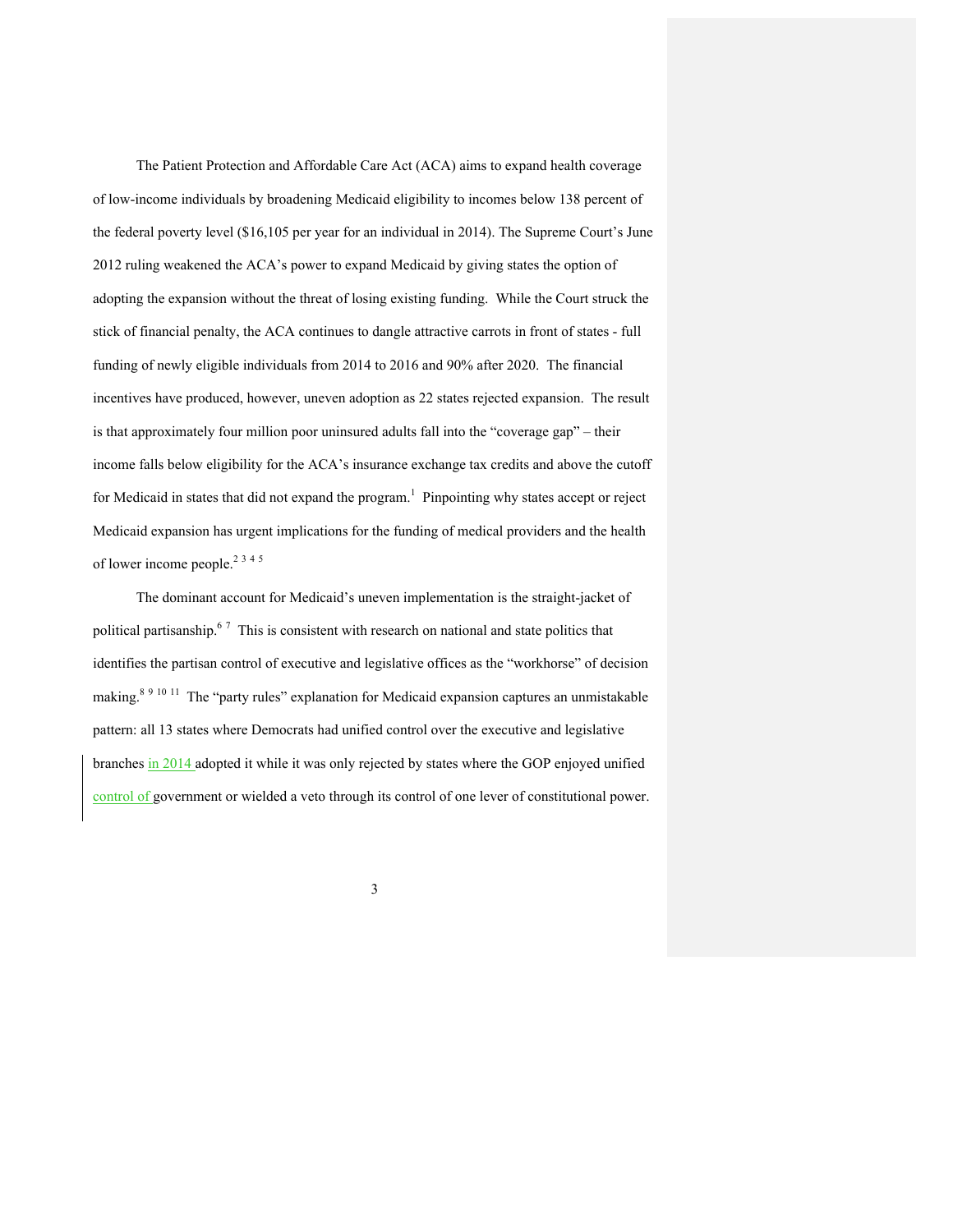If the party rules account is accurate, the consequences for safety net providers and the health of low-income people is unavoidable.

The problem, however, is that partisanship is not a sufficient account of health reform implementation. After all, 21 states where Republicans wield power – including Arizona, Iowa, New Mexico, Ohio, Pennsylvania, New Jersey, North Dakota, and others - rejected their Party's national position and implemented reform.

There has been little systematic study, though, of the influences on state adoption of Medicaid beyond partisanship with few exceptions.<sup>12</sup> State affluence is one possible offset of partisanship – though not as health reformers expected. The ACA's advocates confidently predicted that generous financial terms would entice states – especially the less affluent – to expand Medicaid, but research on state politics and health policy points to a more dour expectation: states with weaker economies are fiscally constrained from committing even modest additional resources while more affluent states are better positioned to seize Washington's good deal and embrace innovation and new federal initiatives.<sup>13 14 15</sup>

A second potential break on partisanship is the inertial dynamics of the established policy frameworks in states. Studies of established government programs point to a pattern of "path dependency" – states with generous social provisions and competent administrative capacity that earn the confidence of politicians tend to develop along similar trajectories.<sup>16 17</sup> New Jersey illustrates a potential pattern that is consistent with prior research:<sup>18</sup> <sup>19</sup> <sup>20</sup> its history of administrative competence and generous programs for the vulnerable including the State Children's Health Insurance Program (SCHIP) pressure Republican lawmakers to continue to pursue these traditions by adopting Medicaid expansion.

Tim 2/28/2015 **Deleted:** . Larry Jacobs 3/2/2015 5:32 PM **Deleted:** a growing group of Larry Jacobs 3/2/2015 5:32 PM **Deleted:** 

Larry Jacobs 3/2/2015 5:33 PM **Deleted:**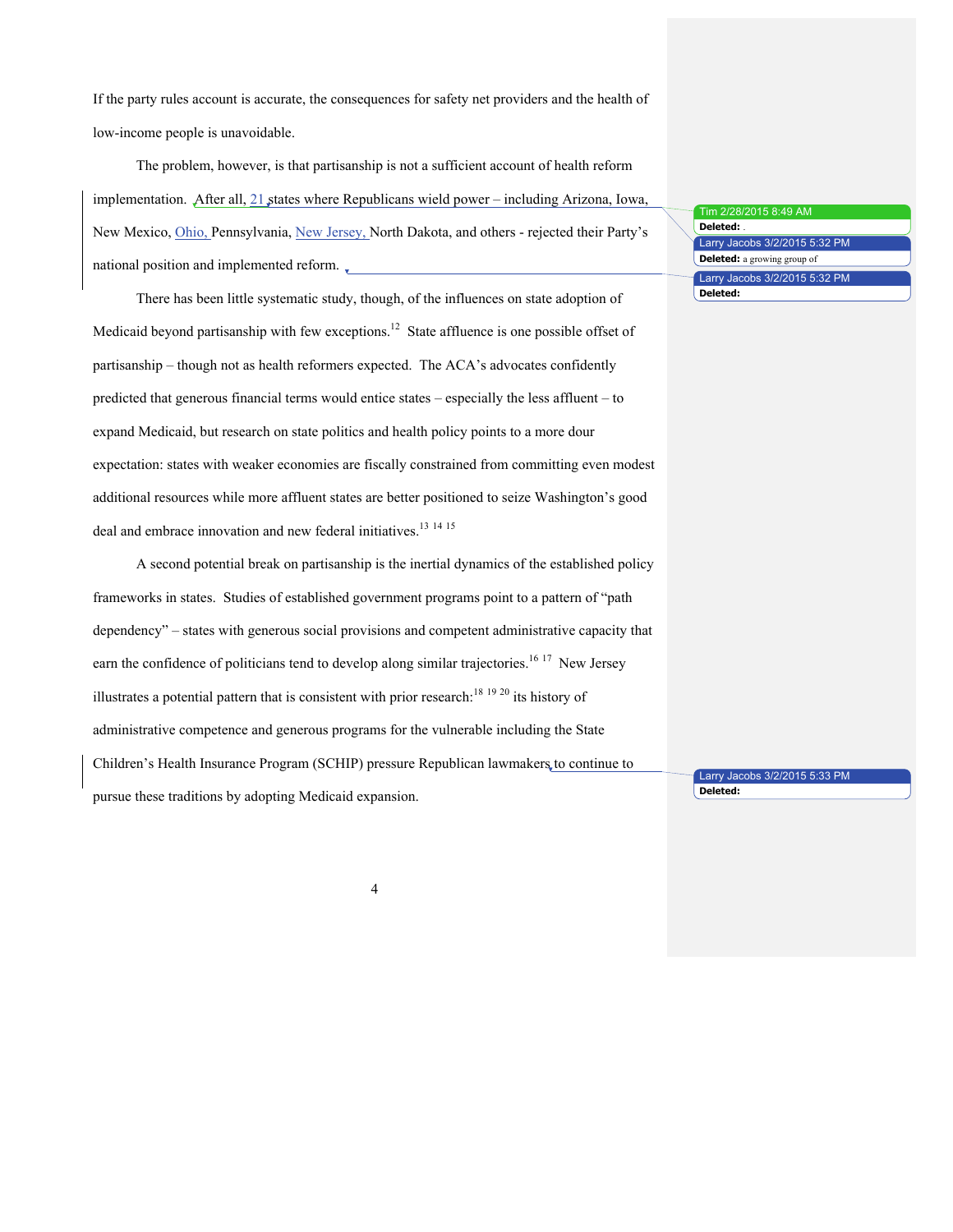The pressure of interest groups and lobbyists on legislators is a third potential influence on Medicaid adoption. A number of studies of policy making and health reform detect the advantages of businesses and professions compared to advocates to raise the funds and hire more lobbyists with better access.<sup>21 22 23 24 25</sup> Resource advantages are not, however, synomous with influence on policy. Prior research suggests that as the number of lobbysts representing private interests rises, they tend to compete with each other and counteract their advantages.<sup>26 27 28 29</sup> In health reform, hospitals that served poor people and the medical profession geared to general practice and community care pressed for Medicaid reform, but specialized physician associations (representing oorthopedists, urologists, and others) joined insurers and employer organizations (including large umbrella groups like the U.S. Chamber of Commerce) that worried about meddlesome regulations and higher taxes to pay for expanded programs.<sup>30 31 32</sup>

The resource advantage of business and professional organizations can also be offset by lobbyists for consumers, unions, and religious or charitable groups who leverage alternative sources of political influence – grass-roots protests, letter-writing, investigations that instigate media scrutiny, and appeals to voters.<sup>33</sup> Consider the closely-studied example of smoking: well funded lobbyists for the tobacco industry won government subsidies and lax regulation for decades until businesses outside tobacco organized in response to the health costs they absorbed and, especially, advocates for public health mobilized to put smoking on the agenda as a public health problem and pressured lawmakers to change policy.<sup>34 35</sup>

In short, prior research suggests competing sources of political pressure: a rise in number of lobbyists can increase the influence of business and professions as well as public interest groups and unions. There are several caveats, however: the effect of lobbyists for business and professional organizations can be offset by intense disagreement, and the presence of public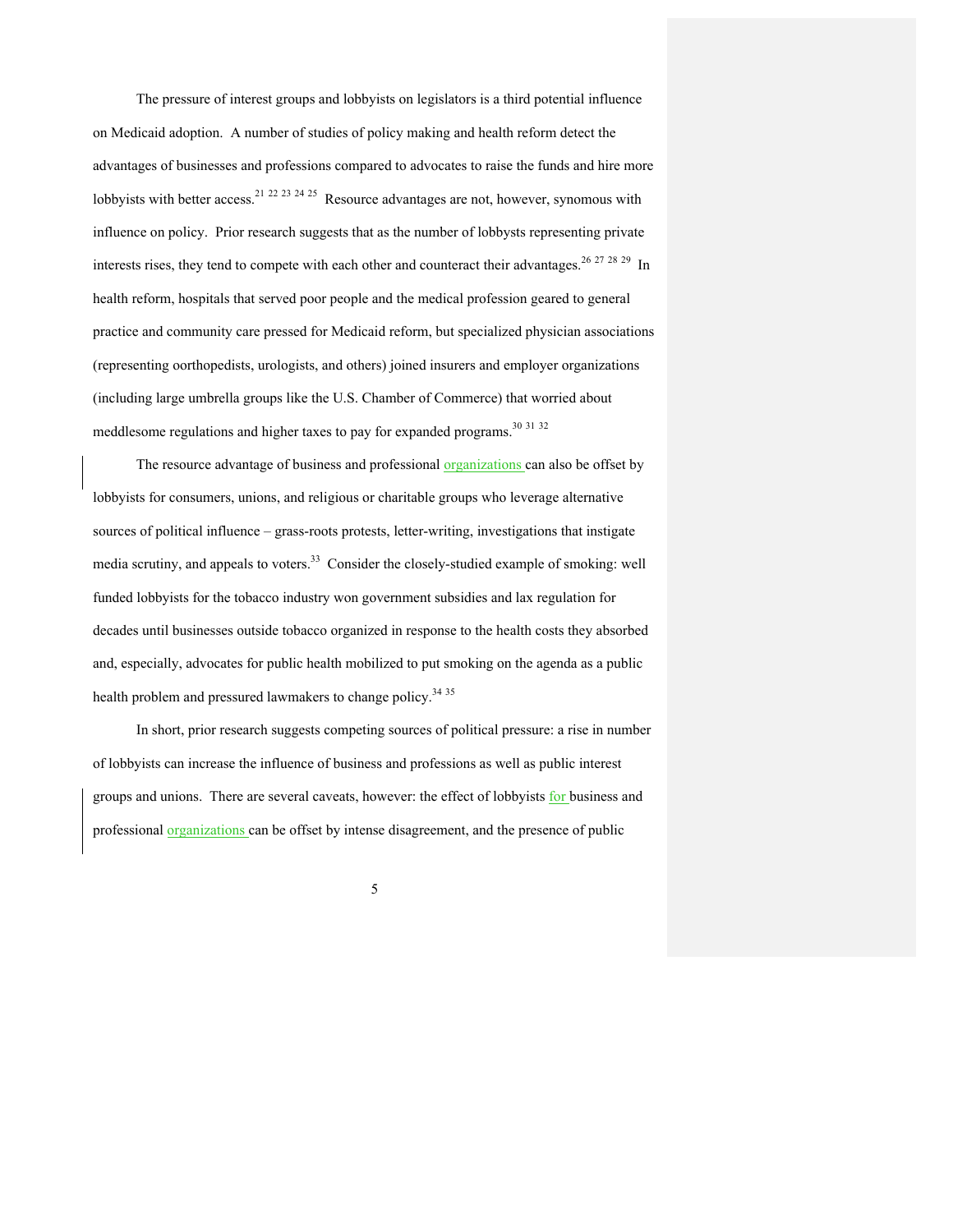interest and union lobbyists is often muted because scarce organizational resources limit their inability to afford lobbyists.

# **I. Methods**

Most measures of Medicaid reform omit important variations in state policy making by collapsing decisions to adopt into the simple categories of accepting expansion, rejecting it, or remaining uncommitted.<sup>36</sup> A further hurdle is that previous research does not offer clear guidance for appropriate measures of reform as it was geared to studying an established program.<sup>37</sup> 38 We adopt a new approach tailored to measuring relative state progress through five stages of development toward greater compliance with federal requirements. The first stage is state application for at least one "Level One" federal grant to finance planning for health reform implementation.<sup>i</sup> The application process for obtaining these grants requires a concerted effort from state government to detail how it will use federal funds to comply with the ACA.

While a federal planning grant indicates a general intent to prepare for reform and identify options, the second level is more important and moves toward actual state approval of the Medicaid expansion – the Governor's public announcement of support for the reform. Gubernatorial support for reform is a necessary (though not sufficient) step; the executive branch takes the initiative for planning and the state's chief executive must sign (as oppose to veto) enacted legislation to authorize the expansion.

 i <sup>i</sup>The ACA originally intended Level One grants from the federal government to help states plan health exchanges; over time, states used these funds to plan for health reform more broadly including analysis and planning to consider the option of expanding Medicaid.

6

#### Tim 2/28/2015 8 **Deleted:** of

Tim 2/28/2015 8:50 AM

**Deleted:** and

**Deleted:** 

Larry Jacobs 3/2/2015 5:33 PM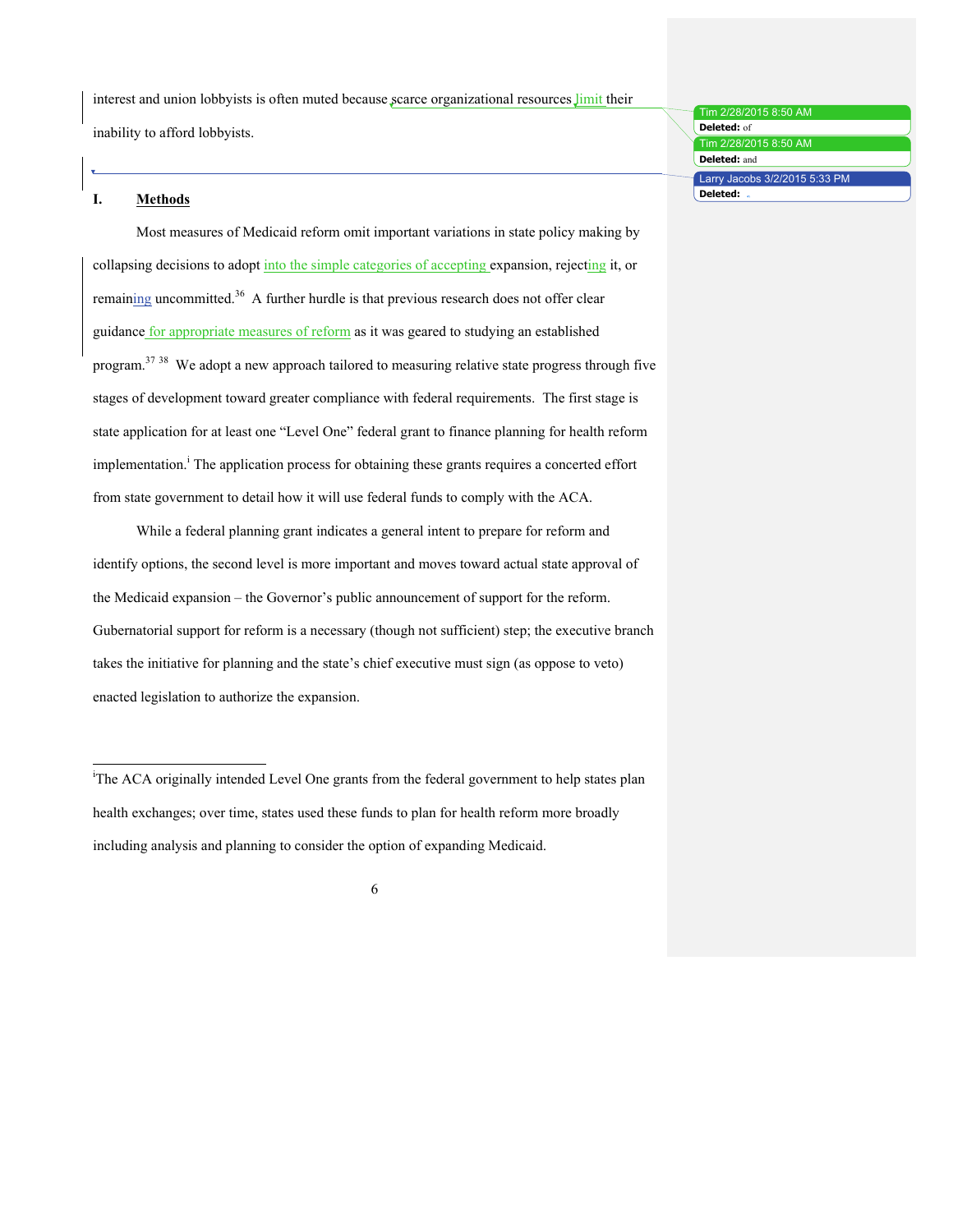The third level of relative state progress accounts for states seeking a federal waiver to implement some sort of Medicaid reform related to the ACA. All states in this category have made the decision to implement some form of Medicaid reform without adopting the original model stipulated by the ACA and CMS. The fourth step towards greater federal compliance is federal approval of a state's waiver request, signifying that a state's solution to reform complies with the intent of the ACA. Five states have reached this status to this point: Arkansas, Iowa, Pennsylvania, Indiana and Michigan. Finally, the fifth and highest level of state implementation is its adoption of Medicaid expansion as expressly stipulated under the ACA in order to comply fully with its requirements. (Appendix provides detailed information on each stage as well as on the variables described below.)

### [Insert Figure 1 About Here]

Our measure of state Medicaid expansion, which is presented in Figure 1, shows the partisan patterning of reform: the strongest development occurs in the Democratic-controlled states of California, Connecticut, and Hawaii and lags most in the Republican states of Texas, South Carolina, and Louisiana. But Figure 1 also shows that the "partisan rules" account fails to fit the wide variation in actions by states in which Republicans wielded constitutional power: from the states with full Republican control of the state government that adopted the full Medicaid expansion (like Arizona, Ohio and North Dakota) and the 5 that received federal approval for their waivers (Arkansas, Indiana, Iowa, Michigan, and Pennsylvania) to those that are spread across three categories of weaker progress.

To explain the relative progress of states towards Medicaid implementation, we created four sets of explanatory variables. The first variable accounts for political party control of state government. This additive measure scores states based on increasing Democratic control of state

#### $3/2/2015535$  PM

**Comment [1]:** If we keep WI and UT here we need one more sentence about variations in this category. The footnote discussed in our emails would also go here.

FROM LRJ: Gee, why not leave it at this concise statement? The less said, the better.

Tim 2/28/2015 8:55 AM **Deleted:** 

Tim 2/28/2015 8:55 AM **Deleted:** Colorado, Massachusetts Tim 2/28/2015 8:56 AM **Deleted:** Minnesota

Tim 2/28/2015 8:56 **Deleted:** 3

Tim 2/28/2015 8:55 AM **Deleted:**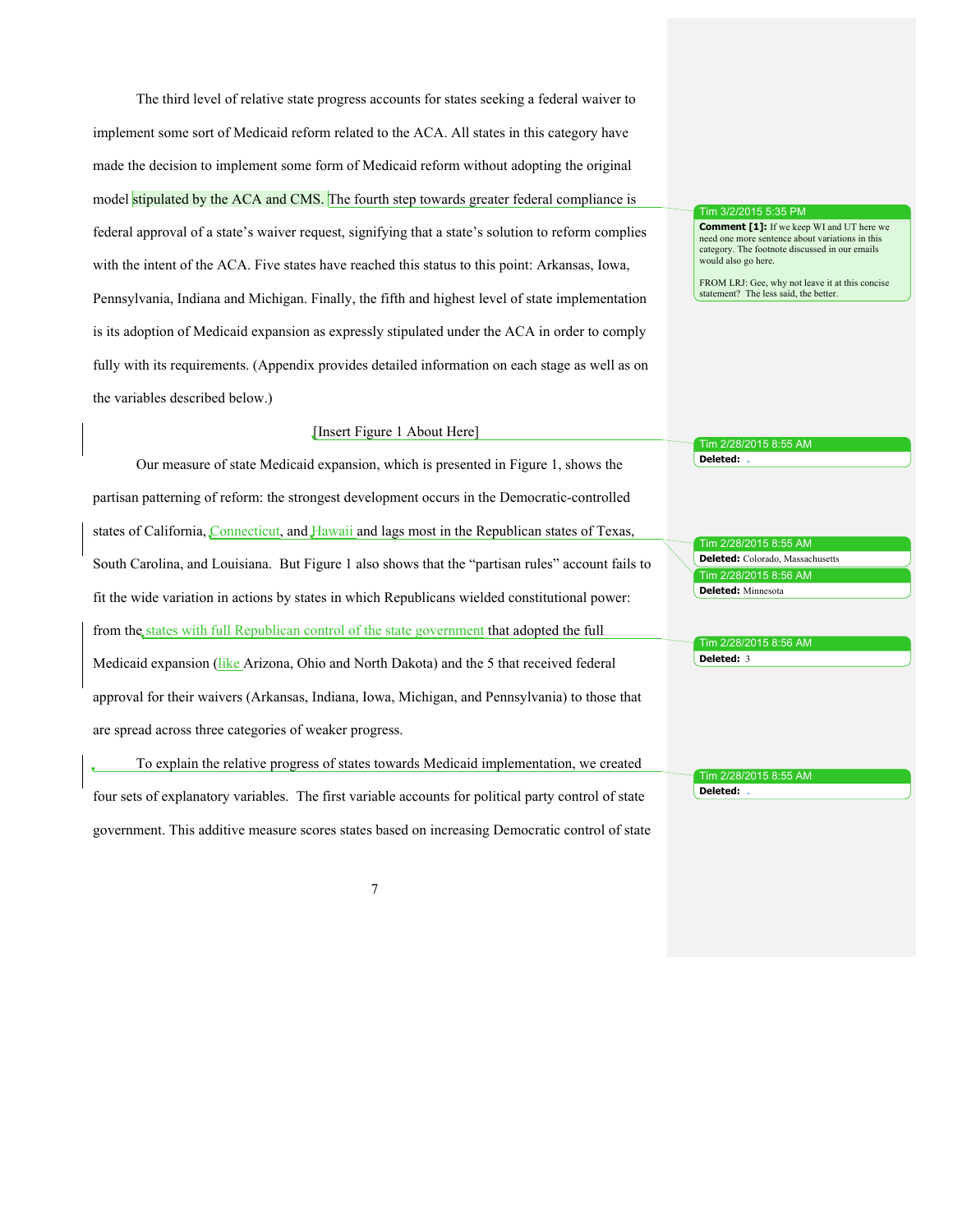government including the governorship and both branches of the state legislature. Scores on this measure ranged from zero to six with three points awarded for Democratic control of the governorship or both branches of the state legislature and 1 point given for Democratic control of only one legislative chamber.<sup>ii</sup> Bivariate analysis provides strong support for the "party rule" account that simply treats state health reform decisions as a function of party control – there is a strong and positive correlation between Medicaid reform progress and party control of state government (Pearson  $r = .61$ ,  $p \le 01$ )

The second explanatory variable is economic affluence, which is measured as per capita personal income and is based on population data from the 2010 Census and state-level per capital personal income data collected by the Bureau of Economic Analysis (averaged over the four quarters of 2010). Bivariate analysis finds a modest, positive relationship between economic affluence and Medicaid reform implementation (Pearson  $r = .33$  p<.05). This suggests that affluence – rather than a weak economic circumstances (as some health reformers predicted) – is associated with state implementation.

The third set of variables measures two elements of inertial dynamics – the trajectory of established Medicaid policy and state administrative capacity. We constructed an additive scale to measure the existence and generosity of past state Medicaid programs toward children, pregnant women, working parents, the medically needy, and childless adults. Each group is scored on a zero-to-two scale with higher scores representing more generous benefits; a

othy H Callaghan  $3/2/2015$  5:52 PM **Comment [2]:**  FROM LRJ: I switched the directionality

#### Tim 2/28/2015 8:57 AM **Deleted:** ,.

| Larry Jacobs 3/2/2015 5:52 PM         |
|---------------------------------------|
| Deleted: Republican                   |
| Tim 2/28/2015 8:58 AM                 |
| Deleted: 3                            |
| Tim 2/28/2015 8:58 AM                 |
| Deleted: 2                            |
| Tim 2/28/2015 8:58 AM                 |
| Deleted: 1                            |
| Larry Jacobs 3/2/2015 5:52 PM         |
| <b>Deleted: Democratic</b>            |
| Timothy H Callaghan 2/23/2015 1:00 PM |
| Formatted: Font:12 pt                 |
| Timothy H Callaghan 2/23/2015 1:00 PM |
| Formatted: Font:12 pt                 |
| Timothy H Callaghan 2/23/2015 1:00 PM |
| Formatted: Font:12 pt                 |
| Timothy H Callaghan 2/23/2015 1:00 PM |
| Formatted: Font:12 pt                 |
| Timothy H Callaghan 2/23/2015 1:00 PM |
| Formatted: Font:12 pt                 |
| Timothy H Callaghan 2/23/2015 1:00 PM |
| Formatted: Font:12 pt                 |



<sup>&</sup>lt;sup>ii</sup> We also tested models which used separate measures for party control of the governorship and the state legislature. The governor measure was a dummy variable for whether or not there was a Democratic governor and the legislature measure was a three point measure  $-\sqrt{\frac{1}{2}}$  represented unified Republican control, " $5$ " split party control, and " $0$ " Republican control. Using this alternative specification yielded substantively identical results to those seen in Table 1. We chose to use the single additive party measure in our analysis because it increased the degrees of freedom in our model and simplified our analysis and presentation.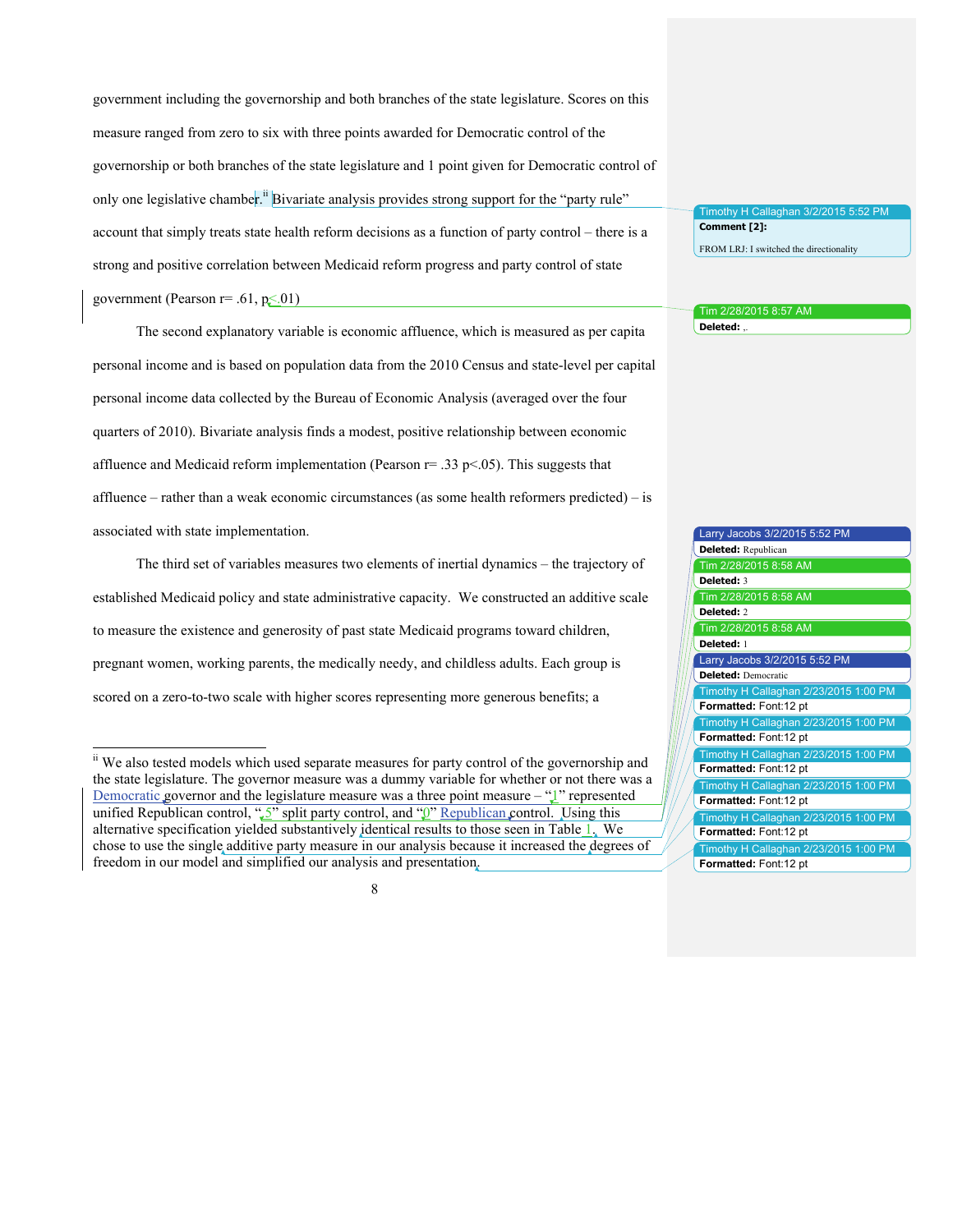composite measure was created by combining these results.<sup>39</sup> As expected, state decisions to move toward adopting the ACA's Medicaid expansions are highly correlated with the generosity of past policy decisions to widen access (Pearson  $r = .56$ ;  $p < 0.01$ ).

Tracking state administrative capacity in the area of health policy is daunting; we built a rough gauge by cumulatively measuring both the capacity of states in a common area of responsibility (insurance oversight) as well as more specific capabilities related to aiding the poor and vulnerable such as opening high-risk pools to the medically needy.<sup>iii</sup> Critically, the measure shows strong face validity: states considered to have high administrative capacity like Massachusetts and Connecticut scored considerably higher than states considered to have lower administrative capacity like Alabama.<sup>40</sup> In addition, bivariate analysis shows – as expected - a positive correlation between state administrative capacity and Medicaid reform progress (Pearson r=.33;  $p$  <.05).

The fourth set of variables builds on prior research $41$  by measuring the number of individuals registered to lobby on health policy in the most recent year publicly available in each state for three sectors: businesses and professional organizations; unions; and public interest and non-profit organizations. Registering to lobby is an indicator of participation in the legislative process - attending hearings, directly pressuring individual lawmakers, or supporting a political action committee.<sup>iv</sup> Our data collection identified 7,300 lobbyists who worked for businesses or

<sup>iii</sup> We tracked insurance oversight because it was the kind of broad state function that serves as a proxy to legislators about state capacity in health care even though it is not specifically connected to the Medicaid program.

<sup>iv</sup> Our analysis concentrates on the lobbyists working for organizations with the most intense interests in health policy - insurers, medical providers, and professional medical associations.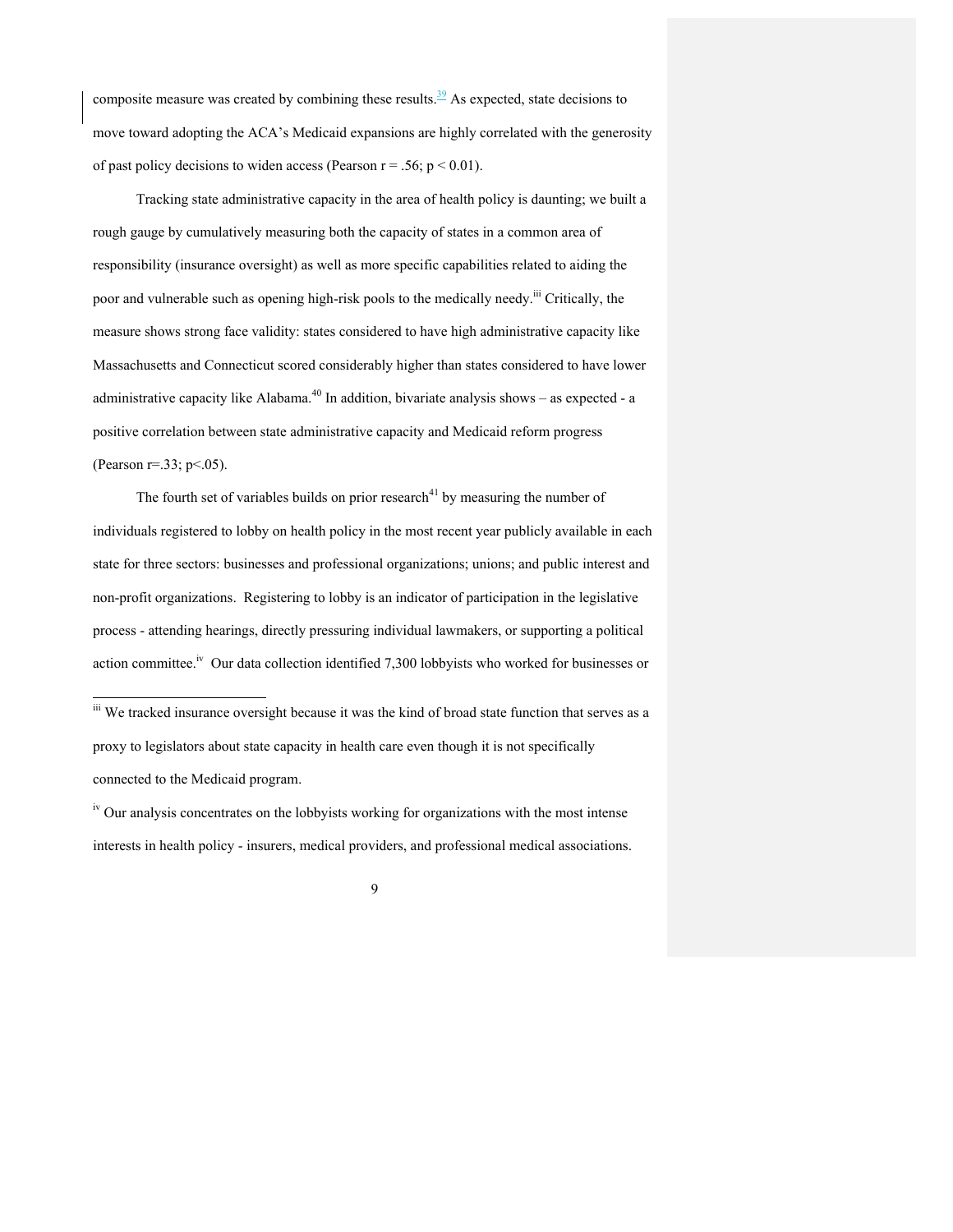professional health organizations, 1,675 contracted by health advocacy organizations, and 226 for unions in the health sector.<sup> $V$ </sup> Due to concerns that simple counts alone may serve as a proxy for state size as opposed to the concentration of types of lobbying groups, the variables in our analysis use a measure of the number of each type of lobbyists per 100,000 residents in each state. These estimates were generated using 2010 Census population estimates in each state and the lobbyist counts for each health sector. Bivariate analysis provides mixed support for the importance of health organization lobbyists to health reform. Unions exert a positive and significant effect on Medicaid reform decisions (Pearson  $r=3973$  p<.05) while health advocacy organizations and professional and business organizations have no significant bivariate influence on Medicaid reform progress. Of course, these correlations do not take into account other potential influences on state decisions.

Our analysis of correlations suggest, at least initially, that the "party rule" account is inadequate given the potential influence of a range of other factors. Multivariate regression analysis is needed, however, to sort out the relative effect of the four sets of competing factors that often influence state policy making.

We used ordinal logistic regression to analyze the distinctive effects of our four sets of independent variables on state Medicaid expansion. Ordinal logistic regression is justified

We put less attention on umbrella business associations from outside of health policy which harbored diffuse interests in health care. Our data is based on each state's roster of registered lobbyists and the organizations they work for.

 $\overline{a}$ 

<sup>v</sup> Our counts are not exclusive: a lobbyist who worked for an advocacy organization and a professional organization was counted towards both lists.

| Tim 2/28/2015 9:00 AM |  |
|-----------------------|--|
| Deleted: C            |  |
| Tim 2/28/2015 9:00 AM |  |
| Deleted:              |  |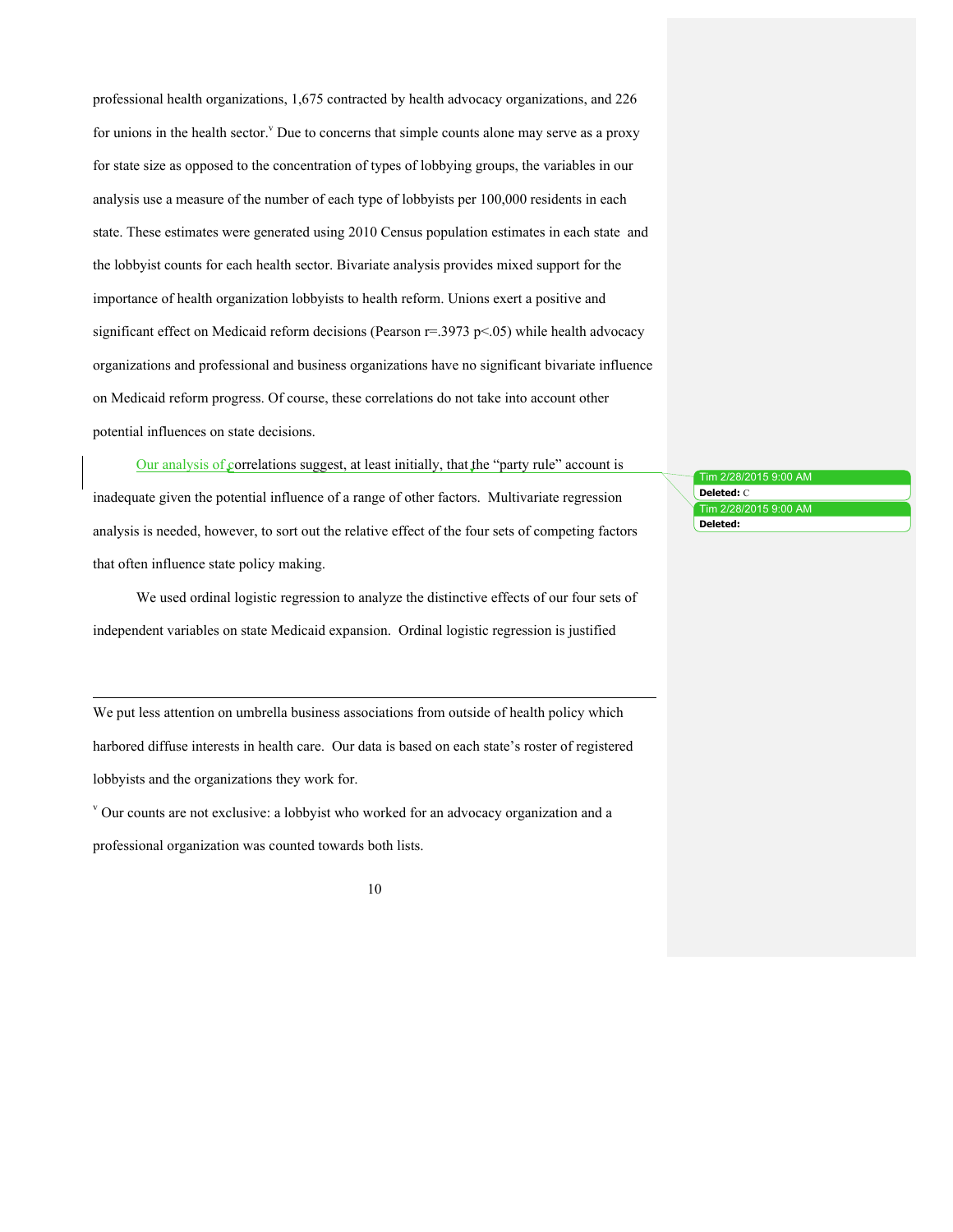because the dependent variable (relative state progress in implementing Medicaid expansion) is measured along six ordered points.<sup>vi</sup>

#### **II. Results**

Political parties are a potent force in state Medicaid adoption, according to the results presented in Table 1. In particular, *increasing* Democratic control of state government is a positive and significant predictor of state decisions to progress towards adopting Medicaid expansion.

## [Insert Table 1 About Here]

The impact of party control and the weakness of some of the other potential predictors of Medicaid expansion helps to explain how the "party rules" account of health reform has taken hold. Table 1 also shows that state economic circumstances, which many advocates believed would push states to accept the federal government's generous financing offer failed to exert a statistically significant effect. This finding suggests that the pull of partisanship overwhelms the lure of Medicaid's generous financing and contradicts the expectations of the ACA's advocates and previous research.

In addition, state decisions on Medicaid expansion were not markedly driven by path dependence. The variable for existing administrative capacity was not statistically significant, indicating that state decisions on Medicaid adoption were not locked-in by the inertial dynamics

v<sup>i</sup> We tested for multicollinearity given its prevalence in comparative state research and the correlation among some of our independent variables. Although a certain degree of multicollinearity is unavoidable with the type of variables we examined, the tolerance and variance inflation factor for our model suggests that the inter-correlations between our variables are not problematic.

Tim 2/28/2015 9:00 AM **Deleted:** Increasing

#### Larry Jacobs 3/2/2015 5:55 PM

**Comment [3]:** Why are we not dismissing both path dependent variables? If policy trajectory is not significant at .10 level or better, please dismiss both IVs as I did in earlier draft. If policy trajectory does reach .10 sig, pls put that in table.

Tim Response: AJPH does not allow marginally significant findings to be presented as significant results in Tables. So we can talk about it but we can't show it. There is always the option of using some other symbol besides the star to delineate the marginally significant effect

FROM LRJ: We want spotlight on lobbyists. Killing this off is good for our case,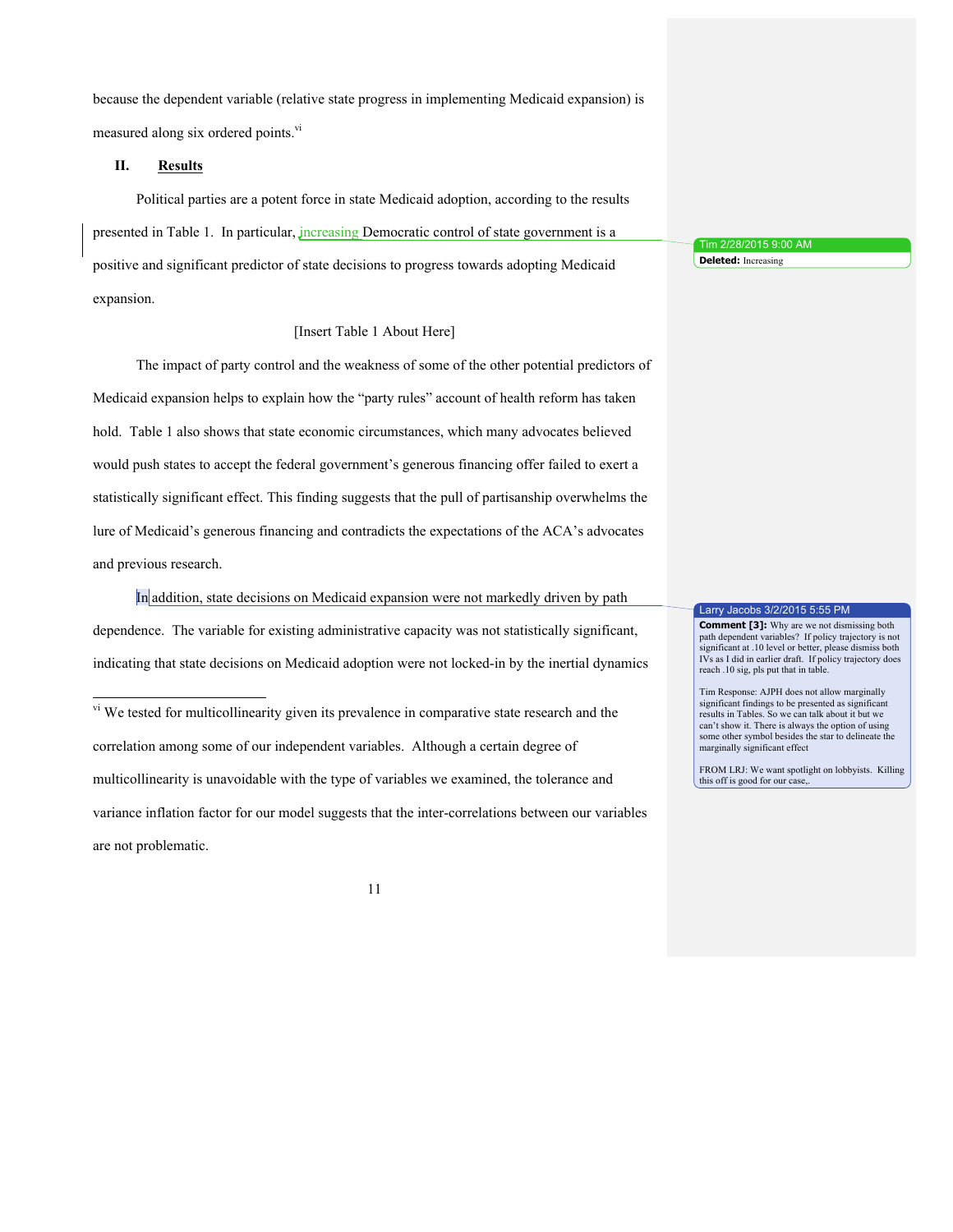of past institutional competence. Statehistory of providing generous health care for the vulnerable was also not significant in statistical terms.

The inadequacy of the "party rule" account is revealed, however, by the effects of organized associations. The lobbyist variables in the model point to a new dimension in the state battle for Medicaid reform that extends beyond partisanship.

We find strong evidence that professional and business groups, health advocacy organizations, and health unions all exert significant effects on state progress towards Medicaid implementation. The negative and significant effect of business and professional lobbyists on reform confirms a longstanding finding of the advantage of private interests. In substantive terms, higher numbers of business and professional lobbyists in state capitols retarded progress toward adopting Medicaid.

What is surprising, however, are the strong positive and significant findings for health care unions and, especially, public interest advocates. As the number of lobbyists for these often out-numbered groups increased relative to state population, states moved closer to the full adoption of the Medicaid expansion stipulated by the ACA. This suggests that raising the otherwise marginal profile of lobbyists for public advocacy and health union groups gives supporters of Medicaid reform an opportunity to stress its broad community benefits and to alert lawmakers to potentially salient costs that might trigger public scrutiny (such as hospital insolvency).

Vermont illustrates the influence of interest groups on Medicaid reform progress. Vermont stood out nationally both as a Medicaid reform leader (see Figure 1) and as hosting large numbers of public interest and private sector lobbyists (the counts for each ranked in the top five in the country). By contrast, Texas exhibited little progress implementing Medicaid's

Larry Jacobs 3/2/2015 5:54 PM **Deleted:** Moreover, a Larry Jacobs 3/2/2015 5:54 PM **Deleted:** was a positive predictor of reform but its coefficient was only marginally Tim 2/28/2015 9:00 AM **Deleted:** . Tim 2/28/2015 9:00 AM **Deleted:** s Tim 2/28/2015 9:01 AM **Deleted:** 

Tim 2/28/2015 9:01 AM **Deleted:** gropus

Tim 2/28/2015 9:03 AM **Deleted:** California Tim 2/28/2015 9:03 AM **Deleted:** California

Tim 2/28/2015 9:06 AM **Deleted:** Alaska, Idaho, and Wyoming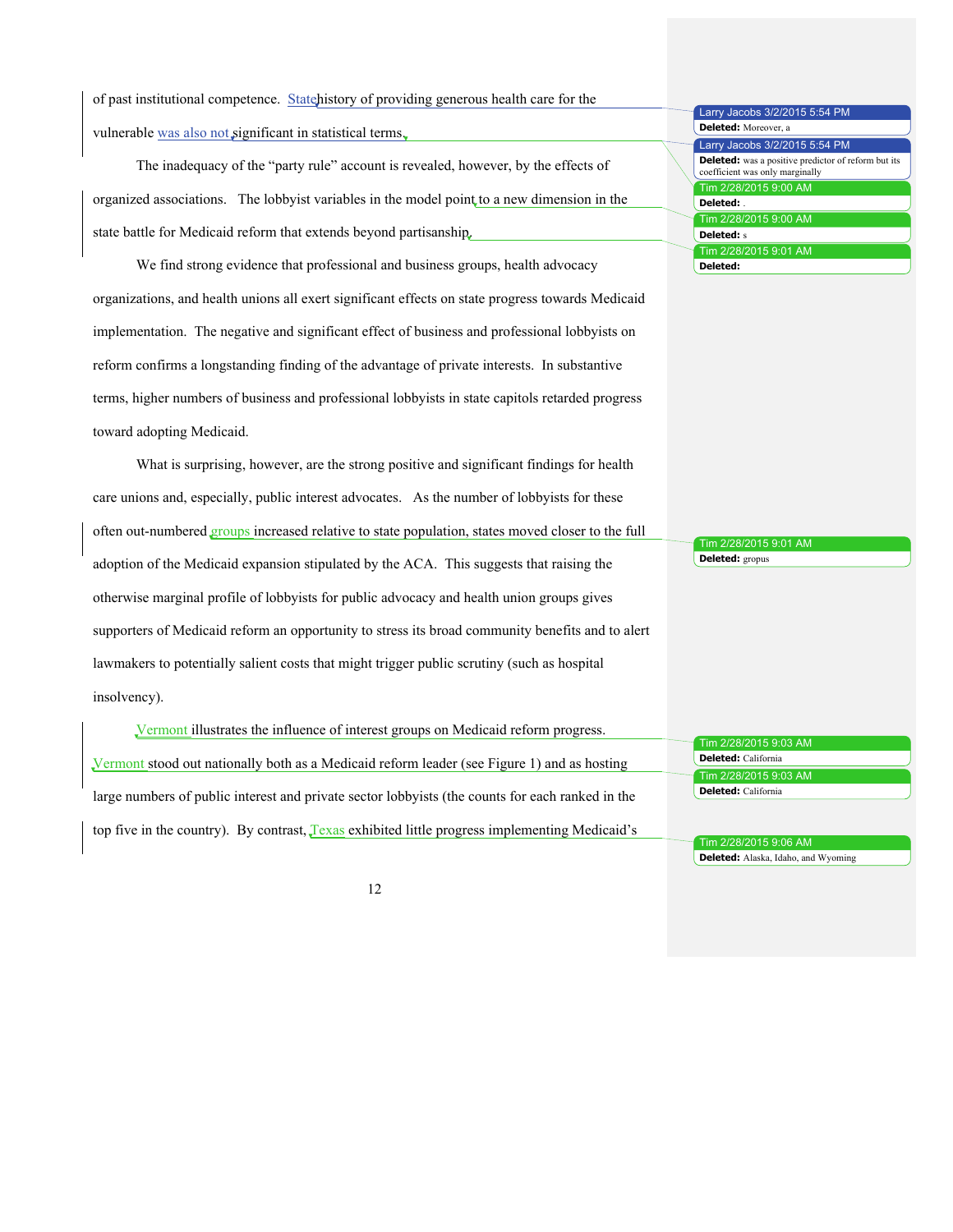expansion and they exhibited one of the lowest counts for both types of lobbyists: lawmakers faced comparatively less pressure from public interest advocates and more from business and professional associations that were not slowed by the countervailing effects of competitition.

What is particularly impressive about the steady and significant effects of public interest adocates is that they hold up alongside powerful controls for alternative influences on lawmakers. Even amidst the potentially confounding effects of partisan polarization, economic affluence, the inertial dynamics within states, and the well-funded pressure from businesses and professionals, lobbysts for public interest groups still wielded influence.

The circumstances in Vermont were especially conducive for reform: reform-friendly interest group composition (a relatively high density of public advocates) and Democratic Party control. Conversely Texas saw Republican Party control with the opposite interest group mix. There were also a few states (notably like Nebraska ) in which conservative legislatures overwhelmed reform-friendly conditions.

The cases that are particularly relevant for the future of Medicaid expansion are those in which partisanship was counteracted by reform-friendly interest group composition. New Mexico and North Dakota saw Republican control of at least one branch of government with among the most dense public lobbyist populations in the country. Conservative Governors in both states signed the ACA's Medicaid expansion.

# **III. Discussion**

Four million adults lack the coverage funded by the new Medicaid expansion because states chose not to adopt it and its extraordinarily generous matching formulas. The "party rules" account that has dominated discourse over health reform suggests that these uninsured

13

#### Tim 2/28/2015 9:06 AM **Deleted:** three Tim 2/28/2015 9:07 AM **Deleted:** in these states

Tim 2/28/2015 9:01 AM **Deleted:**  Tim 2/28/2015 9:08 AM **Deleted:** California

Tim 2/28/2015 9:08 AM **Deleted:** Alaska, Idaho, and Wyoming Larry Jacobs 3/2/2015 9:23 PM **Deleted:** Florida

Tim 2/28/2015 9:09 **Deleted:** Jersey Tim 2/28/2015 9:09 AM **Deleted:** Michigan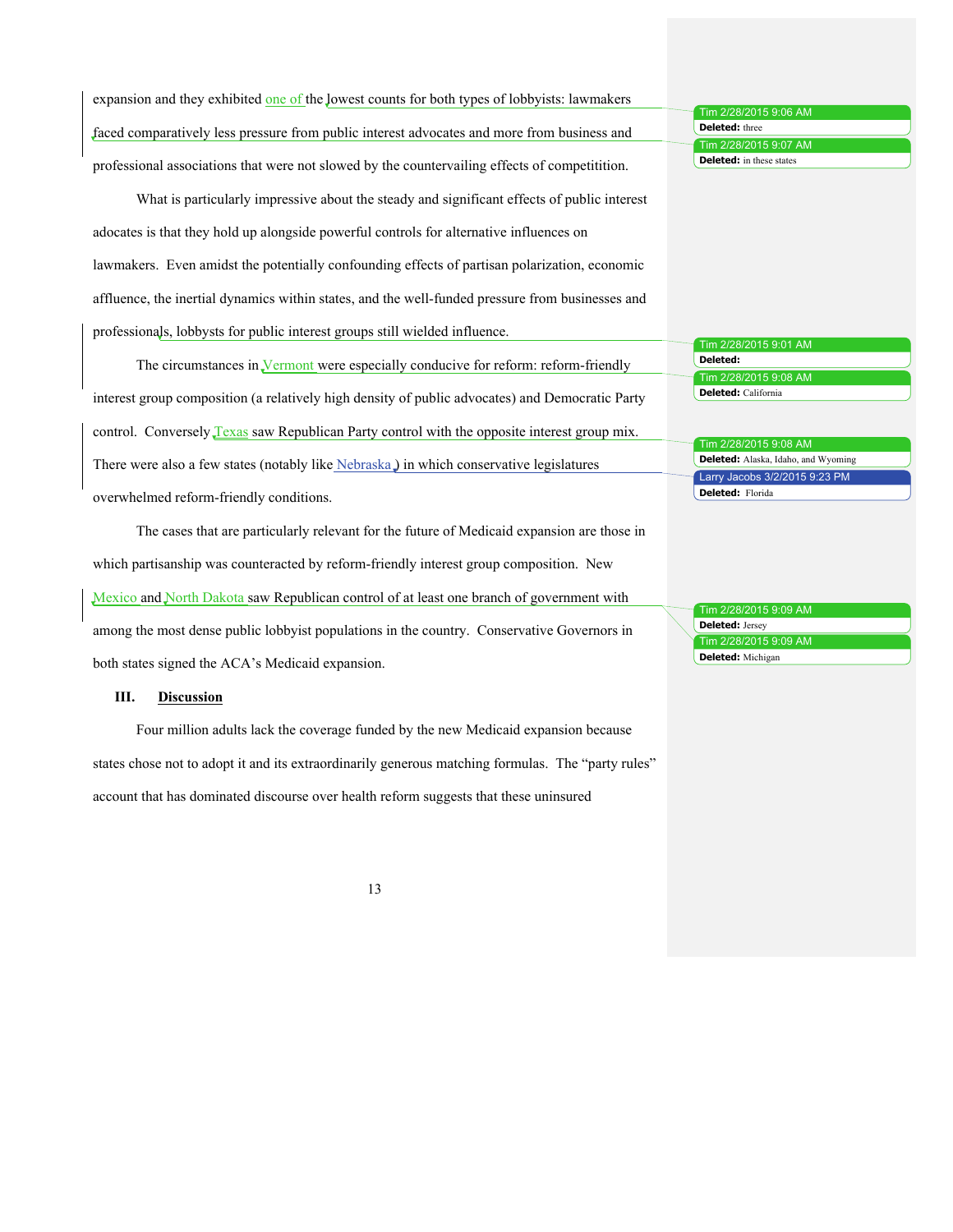Americans are doomed to suffer the health consequences in states where Republicans wield power and that the safety-net providers who treat them face dire financial prospects.

Our findings indicate, however, a quite different scenario: reformers can take concrete steps to widen the reach of Medicaid expansion in states with Republicans in power. Wellorganized public interest groups along with unions have succeeded in states where they deploy lobbyists.

Although public interest advocates and health union lobbyists have opportunities to influence health reform, business and professional associations enjoy advantages that present two – potentially correctable – challenges to further widening the number of states adopting Medicaid reform. First, public interest and health union advocates often lack the resources to marshall even a rudimentary presence in state Capitols. According to our analysis, business and professional lobbyists formed a veritable army – they garrisoned 146 lobbyists in each state on average with no state armed with less than 25. By contrast, public advocate lobbyists were severely out-muscled - some states had had as few as 4 and they averaged just 34 across all states (more than 4 times less than the lobbyists for private interests).

Expanding support for public advocates lobbyists in states where they are not meaningful present is a concrete step for advancing Medicaid reform across the country – even in states with Republican lawmakers.

Second, business and professional groups currently enjoy a more consistently influential presence in state Capitols but they are vulnerable to divisions that dissipate their resource advantages. The initial trepidations toward health reform among certain large insurers and businesses (such as UnitedHealth and Walmart) shifted as Medicaid expansion has progressed in ways that bolstered their bottom lines and failed to hurt them as they feared.

Tim 2/28/2015 9:11 **Deleted:** 

Tim 2/28/2015 9:11 AM **Deleted:** l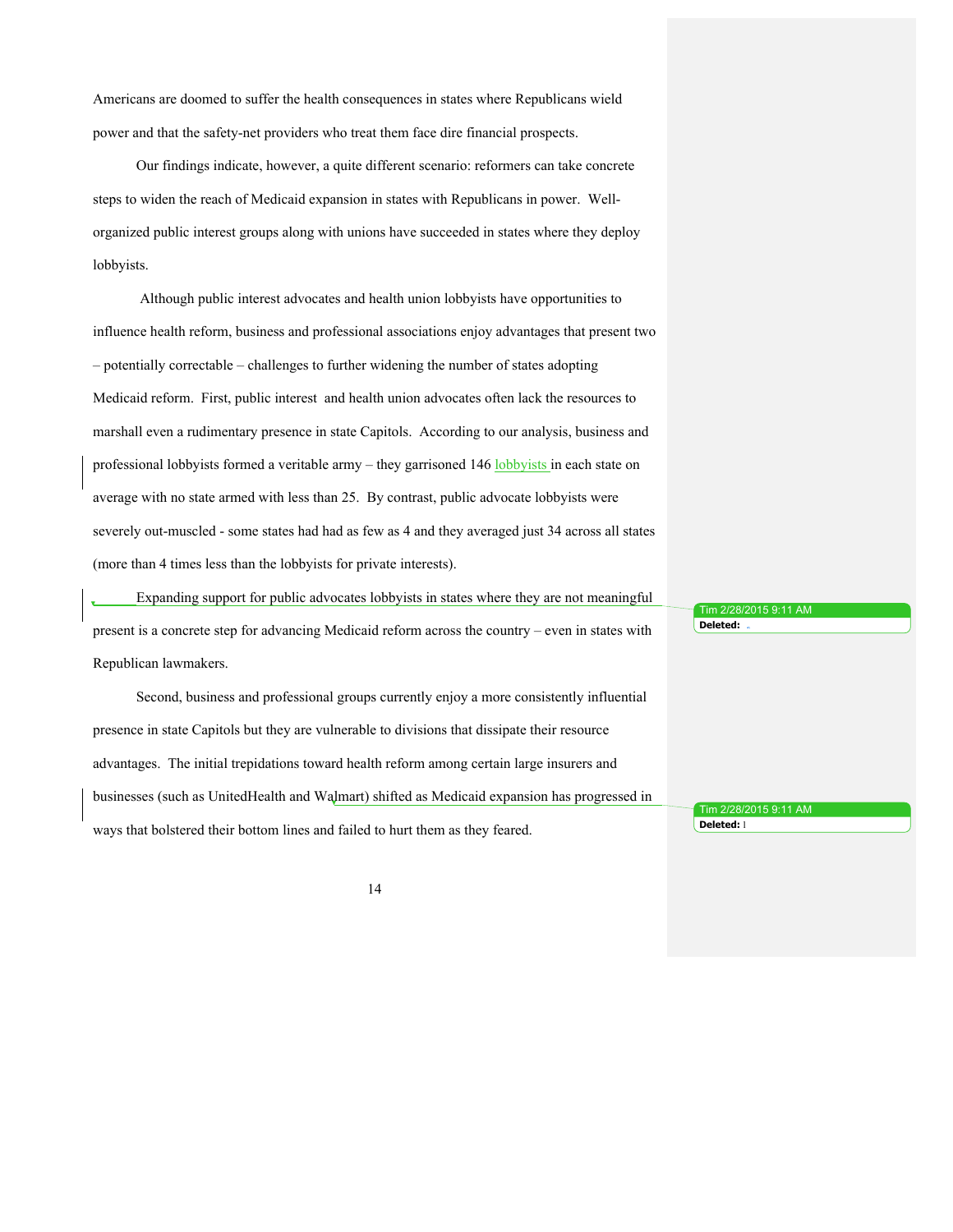The prospects for expanding Medicaid in states that have thus far refused and bringing

coverage to the millions of vulnerable citizens without health coverage can be improved with

concrete attention to the nature and sources of influences on state policy making.

Larry Jacobs 3/2/2015 9:24 PM **Deleted:** hard-headed and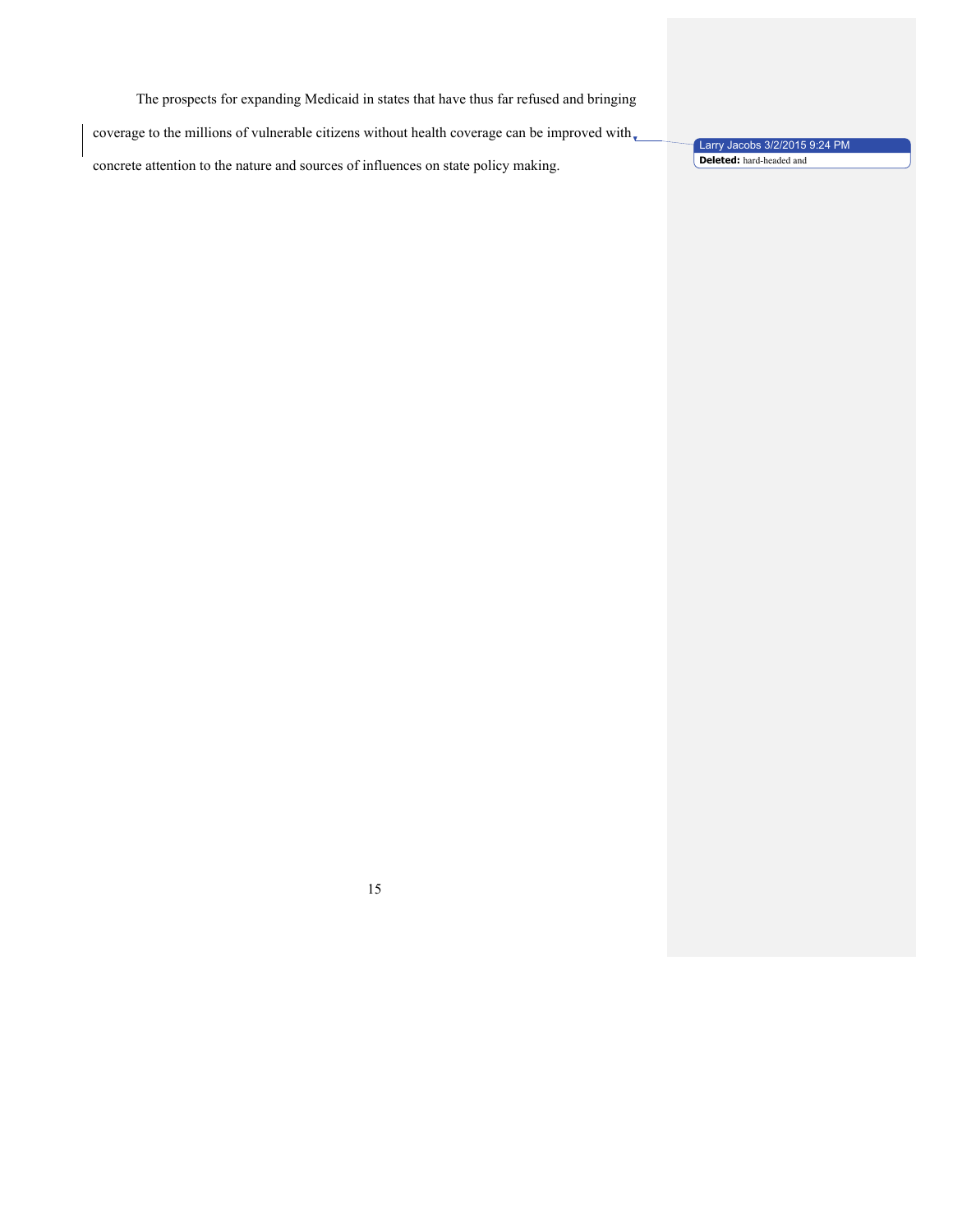#### **References**

<sup>5</sup> Neuhausen , Katherine, Anna C. Davis, Jack Needleman, Robert H. Brook, David Zingmond, and Dylan H. Roby. 2014. "Disproportionate-Share Hospital Payment Reductions May

 $6$  Oberlander, Jonathan. 2011. "Under Siege — The Individual Mandate for Health Insurance

and Its Alternatives." New England Journal of Medicine. 364 (March 11): 1085-1087.<br><sup>7</sup> Béland, D., Rocco, P., & Waddan, A. 2014. Implementing health care reform in the United

States: Intergovernmental politics and the dilemmas of institutional design. *Health* 

*Policy, 116(1), 51-60.*<br><sup>8</sup> Bafumi, J., & Shapiro, R. Y. 2009. A new partisan voter. *The Journal of Politics*, 71(01), 1-24.<br><sup>9</sup> Doan, A. E., & McFarlane, D. R. 2012. Saying no to abstinence-only education: An analysis state decision-making. *Publius: The Journal of Federalism*, 42(4), 613-635.<br><sup>10</sup> Layman, G. C., Carsey, T. M., Green, J. C., Herrera, R., & Cooperman, R. (2010). Activists

and conflict extension in American party politics. American Political Science Review, 104(02), 324-346. <sup>11</sup> Deering, C. J., & Shelly, B. 2009. State Resistance to Federal Mandates: A Cross-Case

Analysis. In APSA 2009 Toronto Meeting Paper. <sup>12</sup> Ayanian, J. Z. 2013. Michigan's approach to Medicaid expansion and reform.*New England* 

*Journal of Medicine*, 369(19), 1773-1775.<br><sup>13</sup> Cantor, J. C., Thompson, F. J., & Farnham, J. 2013. States' Commitment to Medicaid before

the Affordable Care Act: Trends and Implications. *INQUIRY: The Journal of Health Care* 

*Organization, Provision, and Financing*, 50(1), 71-84.<br><sup>14</sup> Welch, Susan, and Kay Thompson. 1980. "The impact of federal incentives on state policy<br>innovation." American journal of political science. 715-729.

 $15$  Satterthwaite, S. B. 2002. Innovation and diffusion of managed care in Medicaid

programs. State & Local Government Review, 116-126.<br><sup>16</sup> Pierson, Paul. 2000. "Increasing Returns, Path Dependence, and the Study of Politics."<br><sup>17</sup> Mettler, Suzanne and Joe Soss. 2004. "The Consequences of Public Policy f

<sup>18</sup> Miller, E. A. 2005. State health policy making determinants, theory, and methods: A synthesis. Social Science & Medicine, 61(12), 2639-2657.

<sup>19</sup> Gold, M., Sparer, M., & Chu, K.. 1996. Medicaid managed care: lessons from five states. Health Affairs, 15(3), 153-166.

 $30$  Holahan, J., Zuckerman, S., Evans, A., & Rangarajan, S. (1998). Medicaid managed care in thirteen states. Health Affairs, 17(3), 43-63.

<sup>&</sup>lt;sup>1</sup> Garfield, Rachel, Anthony Damico, Jessica Stephens, and Saman Rouhani, "The Coverage Gap: Uninsured Poor Adults in States that Do Not Expand Medicaid – An Update," Kaiser Family Foundation, Nov 12, 2014 http://ow.ly/IyHDG

<sup>2</sup> Institute of Medicine. 2002. "Care without Coverage: Too Little, Too Late," National Academy Press

<sup>&</sup>lt;sup>3</sup> Institute of Medicine. 2001, "Coverage Matters: Insurance and Health Care," National Academy Press

<sup>4</sup> Kaiser Commission on Medicaid and the Uninsured, "What is Medicaid's Impact on Access to Care, Health Outcomes, and Quality of Care?" August 2013.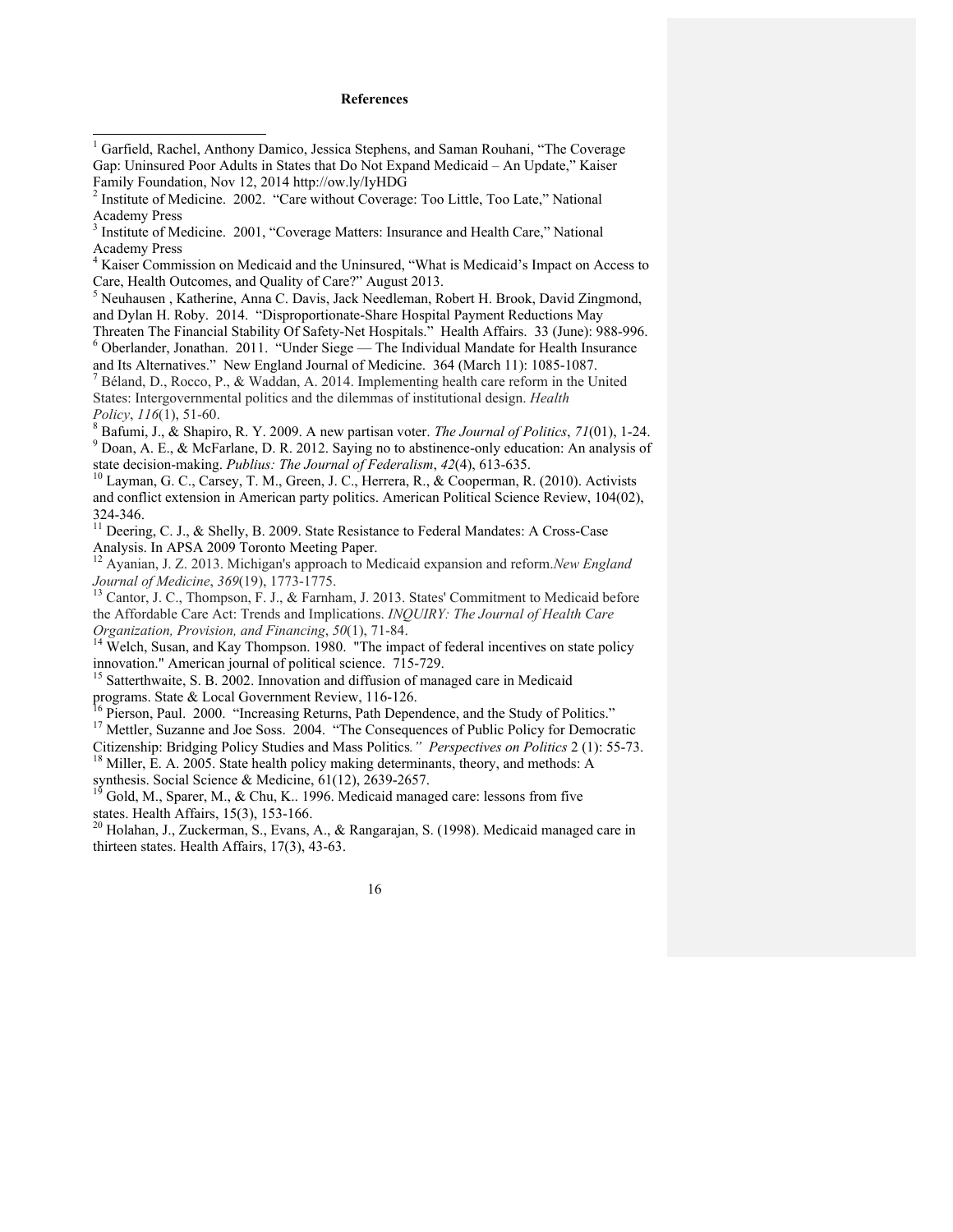<sup>21</sup> Schattschneider, E. E. 1964. The Semisovereign People. New York: Holt, Rinehart and Winston.<br><sup>22</sup> Schlozman, K. L., & Tierney, J. T. 1986. Organized interests and American democracy.

<sup>23</sup> Olson, M.1965. The Logic of Collective Action. Harvard University Press.<br><sup>24</sup> Eaton, Joe. 2010. "Lobbyists swarm capitol to influence health reform." Center for Public Integrity. February 24, 2010. http://www.publicintegrity.org/2010/02/24/2725/lobbyists-swarm-<br>capitol-influence-health-reform.<br> $\frac{25 \text{ Denials Meltiner 2014}}{25}$ 

Daniels, Melissa. 2014. "Interest groups' lobbying tally tops \$500M in Pennsylvania." TribLive. July 4, 2014. http://triblive.com/politics/politicalheadlines/6344518-74/lobbying-<br>million-spending#axzz382rXOuMC

 $\frac{26}{26}$  Browne, William P. 1990. "Organized Interests and Their Issue Niches: A Search for Pluralism in a Policy Domain." Journal of Politics 52(4): 477-509.

Cigler, Allan J. 1991. "Interest Groups: A Subfield in Search of an Identity." In Political Science:Looking to the Future. ed. William Crotty. Evanston, IL: Northwestern University Press. <sup>28</sup> Heinz, J. P., Laumann, E. O., Nelson, R. L., & Salisbury, R. H. 1993. The hollow core. *Private* 

*Interests in the National Policy Making, Cambridge, London*. <sup>29</sup> Jacoby, W. G., & Schneider, S. K. 2001. Variability in state policy priorities: An empirical

analysis. Journal of Politics, 63(2), 544-568.<br><sup>30</sup> Feng, Charles. 2012. "Doctors' Groups Applaud Health Care Ruling". ABC News. June 29,

2012. http://abcnews.go.com/Health/medical-organizations-respond-acaruling/story?id=16673570

 $\frac{31}{31}$  Carlson, Joe. 2013. "N.Y. Catholic health system wins ruling against contraception mandate". Modern Healthcare. December 16, 2013.

http://www.modernhealthcare.com/article/20131216/NEWS/312169935

32 Pear, Robert. 2009. "Doctors' Group Opposes Public Insurance Plan". The New York Times.<br>June 10, 2009. http://www.nytimes.com/2009/06/11/us/politics/11health.html

<sup>33</sup> Nownes, A. J.,  $\&$  Freeman, P. 1998. Interest group activity in the states. The Journal

ofPolitics,  $60(01)$ ,  $86-112$ .<br><sup>34</sup> Goldstein, A. O., & Bearman, N. S. 1996. State tobacco lobbyists and organizations in the United States: crossed lines. American Journal of Public Health,  $86(8 \text{ Pt} 1)$ , 1137-1142.

 $35$  Givel, M. 2006. Punctuated equilibrium in limbo: The tobacco lobby and US state policymaking from 1990 to 2003. Policy Studies Journal, 34(3), 405-418.<br><sup>36</sup> Kaiser Family Foundation. 2014. "Status of State Action on the Medicaid Expansion Decision,

2014. http://kff.org/health-reform/state-indicator/state-activity-around-expanding-medicaid-<br>under-the-affordable-care-act/

 $\frac{37}{37}$  Buchanan, Robert J., Joseph C. Cappelleri, and Robert L. Ohsfeldt. 1991. "The Social Environment and Medicaid Expenditures: Factors Influencing the Level of State Medicaid Spending." Public Administration Review 51 (1): 67-73.

<sup>38</sup> Grogan, Colleen M. 1999. "The Influence of Federal Mandates on State Medicaid and AFDC<br>Decision-making." *Publius: The Journal of Federalism* 29 (3): 1-30.

<sup>39</sup> Grogan, Colleen M. 1994. "Political-Economic Factors Influencing State Medicaid<br>Policy." *Political Research Quarterly* 47 (3): 589-622.

<sup>40</sup> Gold, M., Sparer, M., & Chu, K.. 1996. Medicaid managed care: lessons from five states. Health Affairs, 15(3), 153-166.